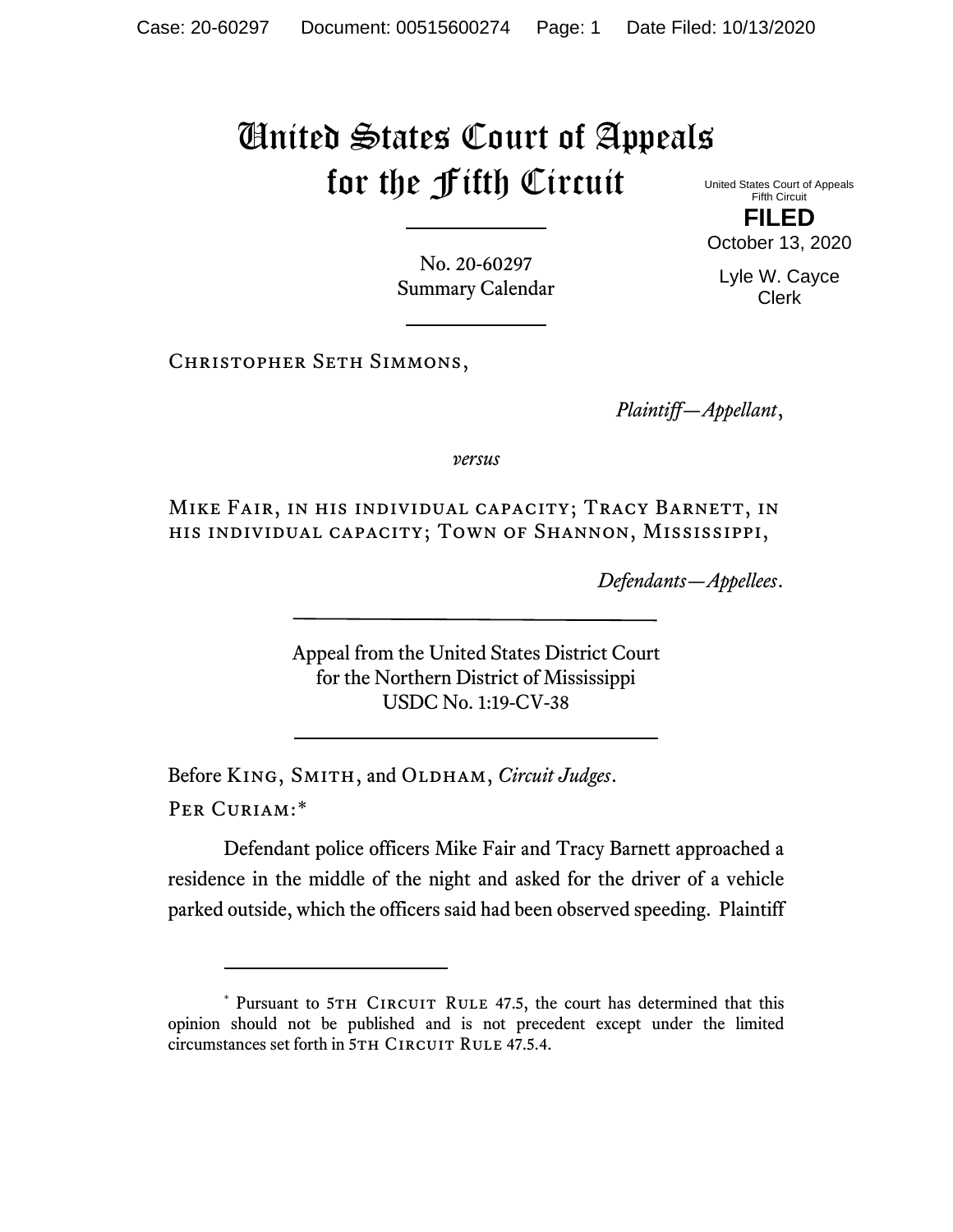## No. 20-60297

Christopher Simmons and two of his friends met the officers outside, and one of the friends, Brandon Howell, admitted that he had recently driven the vehicle. After Howell disagreed with the officers about *how* recently the vehicle had been driven, the officers returned to Fair's patrol car to review the footage from his dashboard camera. Before returning to the patrol car and while reviewing the footage, the officers repeatedly instructed Simmons and his friends to stay where they were. Nevertheless, Simmons approached the officers. After directing him to go back to where he had been standing, the officers arrested him. Ultimately, Simmons sued the officers and their employer, the Town of Shannon, Mississippi, for violating his Fourth and First Amendment rights.<sup>[1](#page-1-0)</sup>

The district court granted summary judgment to the defendants. Reviewing body-camera footage of the incident, the court concluded that the video evidence demonstrated that Simmons had failed to comply with the officers' commands. Accordingly, the court ruled, the officers had probable cause to arrest Simmons for disorderly conduct. *See* Miss. Code Ann. § 97- 35-7(1). Observing that the disorderly-conduct statute prohibits refusing to comply with a lawful order "under such circumstances as may lead to a breach of the peace," *id.*, the court determined that the fact that "the officers were outnumbered by the three men during the nighttime $[,] \ldots$  viewed in concert with Simmons'[s] continuous disregard for the officers' commands," sufficed to establish "that his conduct could have led to a breach of the peace." Because the officers thus had probable cause, the court

<span id="page-1-0"></span><sup>&</sup>lt;sup>1</sup> The First Amendment claim was based on the theory that Simmons's arrest was actually motivated by a previous dispute with Fair.